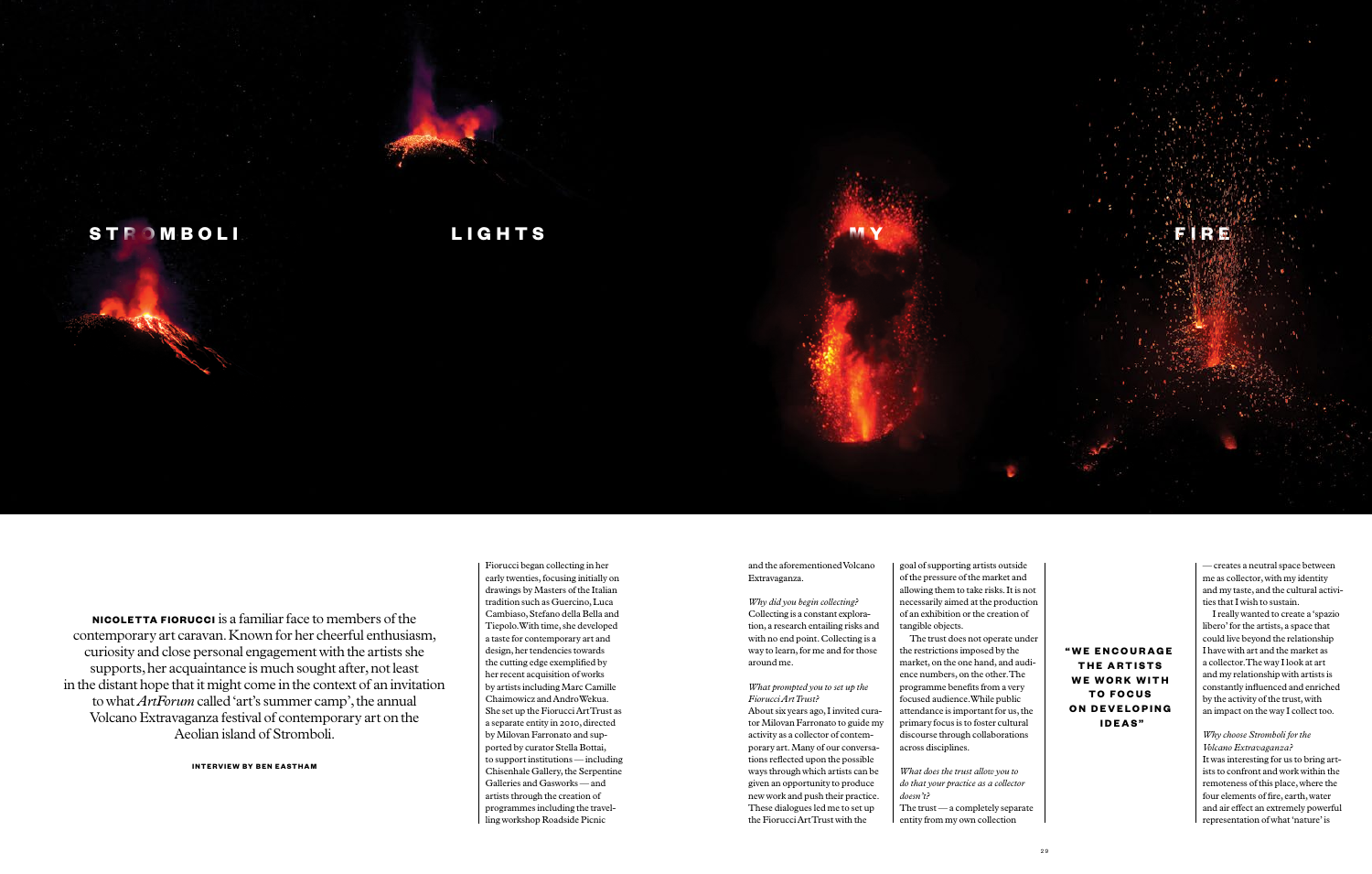and does. From the first, informal gathering of artists in 2008 we noticed how much artists loved to work in and with Stromboli. Runa Islam's film *This Much Is Uncertain* (2009–10) — which the trust commissioned — comes precisely from her time spent by the volcano and was filmed in Stromboli. To see artists so deeply engaged with and inspired by the location prompted us to initiate the Volcano Extravaganza as a yearly project. As we become increasingly aware of the fragility of the planet, I think Stromboli will acquire a more prominent position within our programme, with residencies and projects all year round.

The residencies and pro grammes supported by the trust are unusual in that they make no demands on the artist to produce works. I consider this aspect very important. In some ways, I see the success of our programme precisely in the acknowledgement and acceptance of 'failure' as a possibility. We encourage the artists we work with to focus on develop ing ideas: this is more valuable than putting pressure on the 'promise' of an outcome.

*How important is patronage to the development of an artist's career in the current environment?*  It is very important to not confuse collecting with philanthropy: both these activities can, indeed, further the development of an artist's career, yet their agendas are very different. Public institutions struggle to sustain programmes focused on more 'niche' topics, or less glamorous projects. In the current environment public museums find it really hard to be able to maintain a forwardthinking, risk-taking profile while also fulfilling the agendas inevitably set by their sponsors and funders. Art organizations such as the trust might not become increasingly 'important' in a traditional view of art power and success, yet they can help artists and institutions by allowing moments of freedom and independent creativity.

### **Early 1980s** Began collecting Old Masters.

**2008** Began working with curator Milovan Farronato to develop her collection of contemporary art.

# **2009**

First informal gatherings on the island of Stromboli result in works such as Runa Islam's film *This Much Is Uncertain* (2009–10).



# **THE VOLCANO Ex t r ava g a n z a**





**2011** First instalment of the Volcano Extravaganza on Stromboli, co-curated by Farronato with Rita Selvaggio











Founded in 2011, the annual Volcano Extravaganza invites art ists, writers, musicians, performers and architects to summit together on the island of Stromboli, situ ated off the north coast of Sicily. Described as an 'artist-run season of art', each edition is shaped by the approach of its artistic leader. Working in association with the trust's director, Milovan Ferronato, artists including Nick Mauss, Lucy McKenzie and, in 2014, Haroon Mirza have invited collabora tors from different creative fields onto the island for a period of ten days to two months. Emphasizing the social, collaborative and, indeed, extravagant, the Volcano Extravaganza is as different as it is possible to imagine from the typical residency featuring an artist work ing alone in a tumbledown cottage beneath the rain, blissfully removed from the distractions of company. The famously - almost notoriously — convivial atmosphere of

the extravaganza is reinforced by the insulation of the attendees from the wider world, stranded on a volcanic island. The features of this extraordinary landscape are, Fiorucci points out, evident in much of the work produced in its various incarnations, from 'Enrico David's series of paintings showing human profiles and faces with their throats obstructed by large rocks' to Goshka Macuga's collages, 'which include cut-outs from early issues of *Vogue* pasted on top of images of Stromboli's anthropomorphic rocks'. Yet the defining feature of this part-workshop, part-residency, part-networking opportunity, which has as its base the house that once served as Marina Abramović's summer residency, is the spirit of exchange. 'We wished,' she tells me, 'to give an artist a platform to work in a collaborative way with other artists and participants, benefiting from the unique production modes of a remote, volcanic island.'